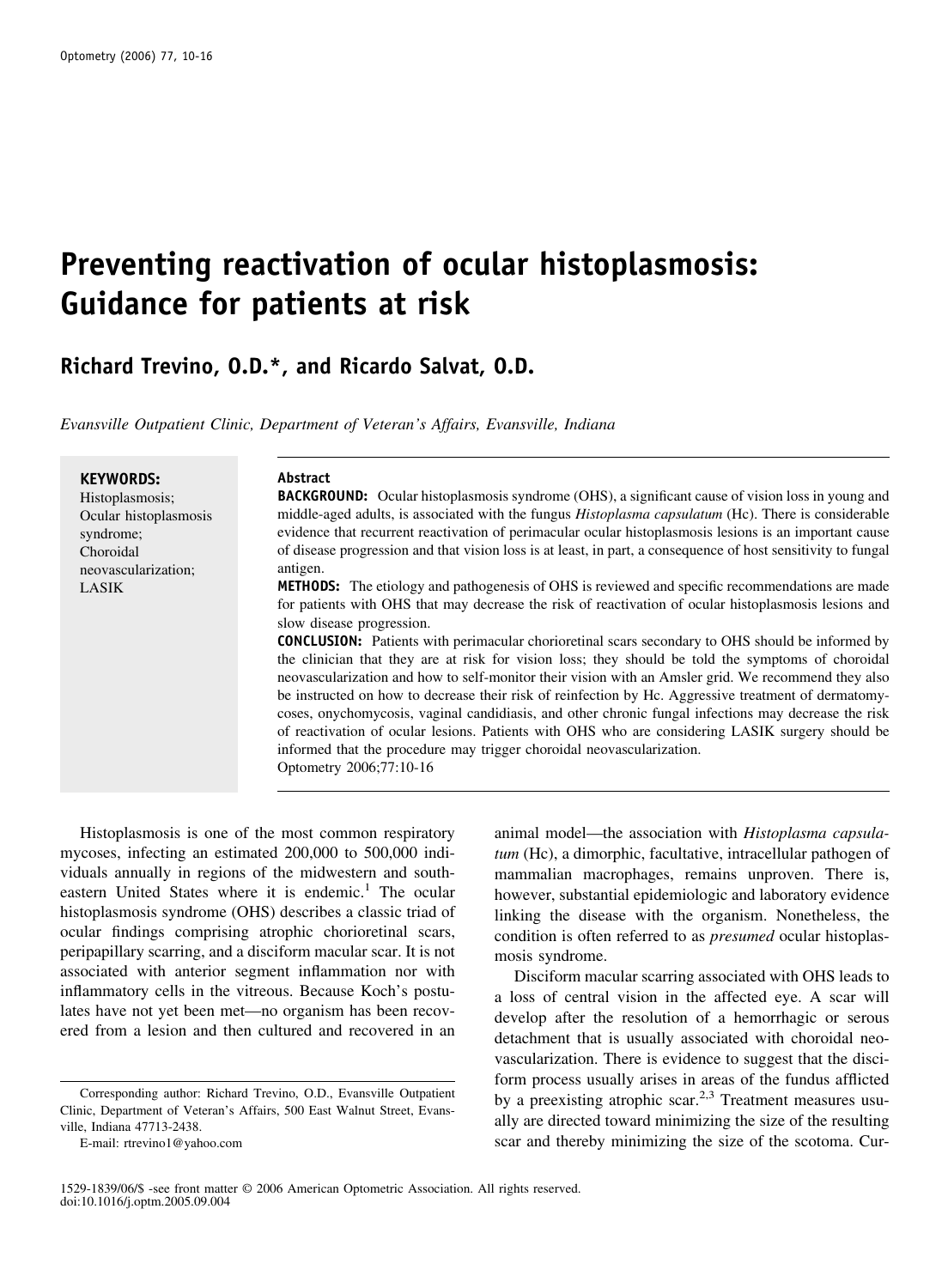

Figure 1 Fundus photographs show characteristic features of OHS. Numerous atrophic scars and peripapillary scarring are seen in each eye. A larger chorioretinal scar is seen inferior to the fovea in the right eye, suggestive of prior reactivation in this region. The macula of the left eye has been destroyed by a large disciform lesion. The visual acuity was 20/20 O.D. and 20/400 O.S.

rent treatments include photocoagulation, photodynamic therapy, antiangiogenic agents, steroids, surgical excision of the choroidal neovascular membrane, and macular translocation.

There are no proven effective measures that will prevent or delay the onset of disciform disease associated with OHS. However, epidemiologic and laboratory research points toward measures that may minimize the risk of maculopathy. This report explores that evidence and presents advice for patients at risk.

## **The ocular histoplasmosis syndrome**

## **Atrophic scars**

The cornerstone of ocular histoplasmosis is an atrophic chorioretinal scar with a characteristic "punched out" appearance known as a "histo spot." These scars tend to aggregate around the optic disc to produce a halo of peripapillary scarring. An atrophic scar in the perimacular or peripapillary region may trigger choroidal neovascularization and disciform scarring of the macula (*see* Figure 1).

The atrophic chorioretinal scars of OHS are yellowish white in color with a minimal amount of pigment. Size is typically 0.1 to 0.2 disc diameters. They are bilateral in 50% to 60% of cases. Patients may have no lesions at all or up to as many as 100 lesions per eye. The number of scars is fairly constant across all age groups, a finding that supports the theory that the scars develop early in life, probably at the time of initial exposure to Hc. They may occur anywhere in

the fundus, but most are located posterior to the equator. They are distributed randomly throughout the midperiphery and posterior fundus, although about 5% of patients will have linear chains of spots called streak lesions arranged circumferentially in the equatorial region of the fundus.<sup>4</sup> It is well established that new scars can develop in locations that were previously normal by both clinical examination and fluorescein angiography.<sup>5</sup> Scars can enlarge and change color, and others may fade or disappear. The cause of these changes is unknown, but it has been hypothesized that a chronic smoldering inflammation may be responsible.<sup>6</sup>

Peripapillary scarring is seen in about 20% to 30% of patients with OHS and appears to represent a coalescence of histo spots around the optic disc. The reason for the affinity of the scars for the peripapillary region is unknown. Choroidal neovascularization can arise from peripapillary scarring. A greater degree of peripapillary scarring is not associated with higher risk for peripapillary choroidal neovascularization[.5](#page-5-0)

#### **Maculopathy**

Ocular histoplasmosis usually remains asymptomatic until the development of macular disease. It is estimated that a disciform lesion will develop in 5% of patients with OHS.<sup>5,7</sup> The patient with a disciform lesion will present clinically with symptoms typical of exudative maculopathy, including blurred vision, metamorphopsia, and a positive scotoma. Examination will usually find signs of choroidal neovascularization, including serous or hemorrhagic detachment of the sensory retina. It is believed that most, if not all, disciform lesions arise from pre-existing atrophic chori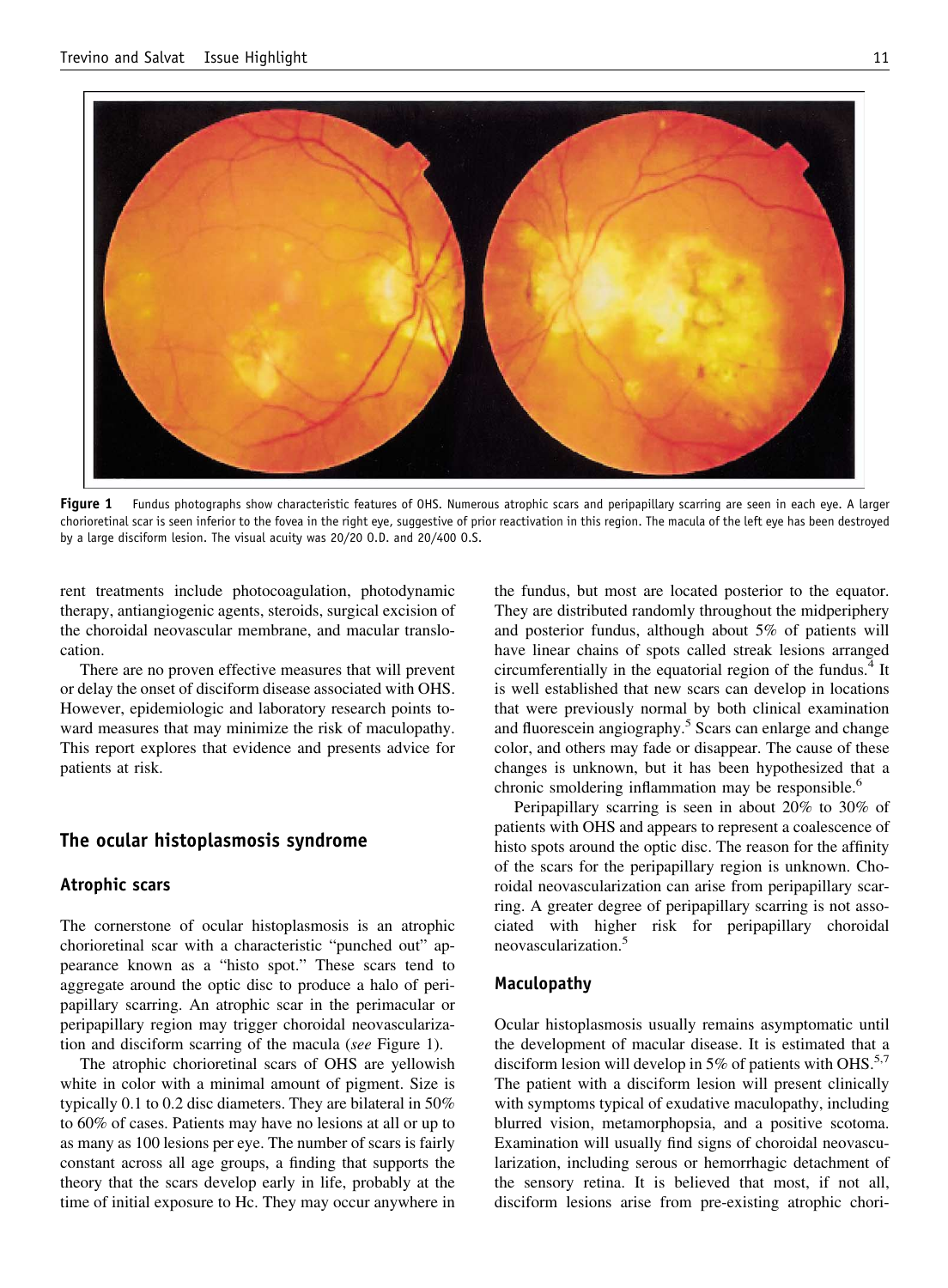oretinal scars. $2,3$  It has been estimated that patients with perimacular atrophic scars have a 10-fold higher risk of disciform lesions developing compared with individuals who do not have perimacular scars. $8$  Hawkins and Ganley<sup>9</sup> reported that no disciform lesions developed in eyes that contained peripheral atrophic scars over a 15-year period.

The visual prognosis for patients with disciform maculopathy associated with OHS is poor. Approximately 20% of patients with untreated lesions will retain a final visual acuity of 20/40 or better, whereas 70% will have a final visual acuity of 20/200 or worse.<sup>10</sup> Atypical cases of histoplasmic maculopathy may present without neovascular membranes. Instead, these patients will present with active inflammatory chorioretinal lesions in the macular region. Such lesions usually resolve without the development of choroidal neovascularization or loss of visual acuity.<sup>11</sup>

The peak incidence for the onset of choroidal neovascularization is between the ages of 30 and 45 years.<sup>5,12</sup> Interestingly, this is also the age for peak sensitivity to histoplamin.<sup>12</sup> Disciform lesions occur more often in men, perhaps because men are, on average, more reactive to histoplasmin than women.<sup>12</sup> Disciform disease is more common in whites than blacks, but there is no known difference in histoplasmin sensitivity between the 2 races. Atrophic scars are as common, if not more common, in blacks than in whites. $13$  Pulmonary calcifications appear to be associated with an increased risk of disciform macular disease developing in people with  $OHS$ <sup>12</sup>

There is a lower rate of fellow eye involvement in patients with disciform scars secondary to OHS than in other conditions associated with choroidal neovascularization, such as age-related macular degeneration. The estimated annual incidence rate for the development of disciform lesions in fellow eyes is  $1.5\%$  to  $2.0\%$ .<sup>3,5,9</sup> The comparable rate of vision loss in the fellow eyes of patients with age-related macular degeneration is 5% to 10% per year.<sup>14</sup> The incidence of bilateral disciform macular disease in OHS is approximately  $20\%$ <sup>2,5</sup> Bilateral maculopathy is more common in men than women, $3$  perhaps because of the tendency for men to have stronger reactivity to histoplasmin.<sup>12</sup> Hawkins and Ganley<sup>9</sup> reported that none of 8 fellow eyes followed up for 15 years had a disciform lesion, although 5 of the 8 exhibited 1 or more perimacular atrophic scars. The conclusion was that individuals who already have a disciform lesion in 1 eye are at low risk of for a disciform lesion in the fellow eye.

Laser photocoagulation delays or curtails loss of visual acuity in eyes with juxtafoveal and extrafoveal choroidal neovascular membranes secondary to OHS.<sup>15</sup> However, there is no clear benefit of laser photocoagulation for subfoveal neovascularization.<sup>16</sup> Therefore, alternative therapies have been sought for these patients. One of the latest developments in this area is photodynamic therapy. Although prospective, randomized clinical trials of photodynamic therapy in OHS with subfoveal neovascularization have not yet been performed, early reports are promising[.17,18](#page-6-0) A recent report found no benefit of submacular surgery for subfoveal neovascularization associated with OHS[,19](#page-6-0) and preliminary reports of macular translocation surgery in patients with OHS have had mixed results.<sup>20</sup>

Medical treatment of disciform lesions in patients with OHS has been disappointing. Anti-inflammatory, antiangiogenic, and antifungal treatment strategies have been attempted. Steroids have long been advocated as a way of controlling acute recurrences of histoplasmic maculopathy, both for their anti-inflammatory activity and their antiangiogenic properties. Atypical lesions that appear on clinical and angiographic examination to be inflammatory in nature rather than neovascular often are treated with a course of oral prednisone, although the efficacy of this approach has never been examined by clinical trials. Martidis et al. $21$ reported that oral prednisone and subtenon's triamcinalone injections are effective in stabilizing, but not improving, the vision of patients with subfoveal choroidal neovascularization. The investigators concluded that corticosteroids may be valuable in managing neovascularization in patients who are awaiting other interventions, in preventing recurrence after subfoveal surgery, or in treating nonsurgical candidates. Other antiangiogenic agents, such as anecortave acetate, $2<sup>22</sup>$  are under investigation and may eventually prove to be of value in treating OHS patients with subfoveal lesions. There are no published reports that have found antifungal therapy to be effective in the treatment of maculopathy secondary to OHS.

# **Etiology of ocular histoplasmosis**

OHS is found predominantly in those geographic regions in which Hc is endemic. The Mississippi and Ohio River valleys in North America contain the highest known prevalence of histoplasmosis in the world as measured by histoplasmin skin test sensitivity.<sup>23</sup> In endemic regions, over half of the population will have been infected by the fungus by the third decade of life. $12$  Infection occurs by inhalation of airborne mycelial fragments and microconidia from the soil and is probably not transmitted from person to person nor from animals to humans.<sup>1</sup> Upon exposure to 37°C, fungal growth occurs as the mycelia and conidia enter the pathogenic yeast phase, which initiates a primary fungal pneumonia. Immunocompetent individuals develop a mild, usually self-limited flulike pulmonary infection; the most common symptoms are headache, cough, and myalgia. It is believed that during the course of this initial exposure, the fungus will migrate lymphohematogenously to other sites within the body, including the spleen, liver, and choroid, where the organism incites a granulomatous inflammatory reaction that, in most cases, rapidly destroys the fungus.<sup>1</sup> It is believed that the atrophic chorioretinal scars characteristic of OHS develop as the granulomas resolve. $24$ 

A progressive and potentially fatal disseminated histoplasmosis infection can develop in young children and immunocompromised individuals. In the eye, these patients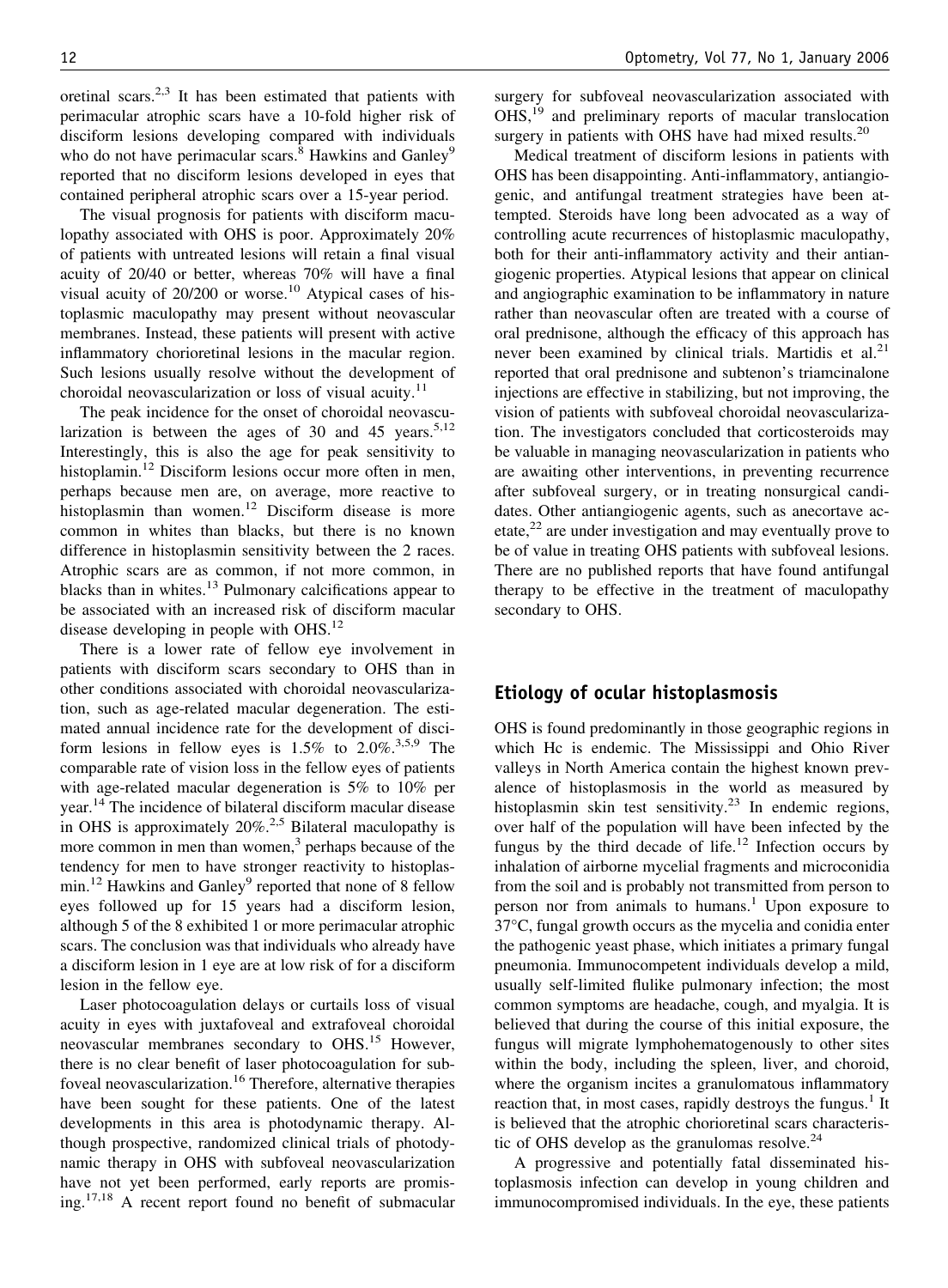may develop a panophthalmitis. The atrophic and disciform scars characteristic of OHS will not develop in these patients, suggesting that a normal immune system is required for the development of OHS. $^{25}$ 

#### **Animal models and laboratory studies**

The strongest evidence linking OHS to Hc comes from animal and laboratory studies. Histopathologic studies have found evidence of Hc in the enucleated eyes of patients with OHS. A review of the literature documenting Hc in the eye has been published by Scholz et al.<sup>25</sup> They reported on 6 cases in which either cells consistent with Hc or immunopathologic evidence of Hc antigen has been found in eyes of patients with OHS. Lymphocytic infiltration of clinically dormant peripapillary, macular, and peripheral lesions are often reported.<sup>25</sup> More recently, Spencer et al.,<sup>26</sup> using molecular analysis techniques, found evidence of Hc antigen in macular and peripheral scar tissue of a patient with OHS.

Two animal models of OHS have been developed. Wong et al.<sup>27</sup> induced a multifocal choroiditis by infecting rabbits with Hc spores and Smith<sup>6</sup> reported on a monkey model of OHS. Smith found that infecting monkeys with Hc induced an acute multifocal choroiditis with rapid spontaneous resolution and disappearance of the organism from the eye within 6 to 12 weeks. Most acute lesions evolved into atrophic chorioretinal scars that resembled those found in humans. However, some of the acute lesions disappeared completely, being undetectable either clinically or by flourescein angiography. None of the animals had a disciform lesion. Late reactivation of scars did not occur naturally; however, after resolution of the acute choroiditis, intracarotid injection of heat-killed Hc produced reactivation of the choroiditis. Heat-killed Hc did not produce a choroiditis in previously uninfected animals, suggesting that the monkeys had become sensitized by the initial exposure and that antigen alone (dead organisms) were then sufficient to trigger a choroiditis. Enucleation performed years after the initial infection found collections of lymphocytes in the choroid below atrophic scars and beneath normal-appearing retina at sites of disappearing acute choroiditis lesions. This finding may correlate with the so-called *de novo* lesions that seem to arise from regions of normal-appearing retina in humans. These lesions may arise from a chronic smoldering choroiditis manifested by foci of lymphocytes that occur in the choroid. Although Hc was not found in the eyes of these animals 6 to 12 weeks after infection, residual Hc antigen may persist long afterward.

#### **Epidemiologic studies**

Epidemiologic studies of localized outbreaks of acute histoplasmosis have identified moist surface soil as the natural habitat of  $\text{Hc}$ <sup>1</sup>. Fertilization of the soil with bird and bat droppings, particularly chickens and starlings, enhances growth and multiplication of the fungus.<sup>28</sup>

Several epidemiologic studies have linked Hc with OHS. A survey of medical schools found a geographic relationship between clinically diagnosed ocular histoplasmosis and sensitivity to the skin test.<sup>29</sup> Prior infection with Hc can be confirmed by a positive response to the histoplasmin skin test; however, this response will wane with age. $12$  The test is performed by injecting a small amount of histoplasmin antigen intracutaneously and measuring the resultant induration. Population surveys in endemic regions of the United States have found that individuals with peripheral atrophic scars characteristic of OHS will more frequently have a positive histoplasmin skin test reaction, and a larger mean induration than those without such fundus scars.<sup>7,12</sup> On average, 90% to 95% of individuals with OHS have a positive skin test result. Additionally, 81% of patients with a disciform lesion have pulmonary calcifications typical of histoplasmosis.<sup>30</sup> Studies of lymphocytic transformation showed a greater response to histoplasmin antigen in patients with the disciform lesion compared with controls.<sup>31,32</sup>

An association between OHS and histocompatibility antigens has been reported. HLA-DR2 was present in 81% of OHS patients with macular scarring and 62% of those without a disciform lesion compared with 28% of the normal population.<sup>33</sup> Meredith et al.<sup>34</sup> reported that HLA-B7 is found more often in OHS patients with a macular disciform lesion, but not in OHS patients without maculopathy. They concluded that there may be a genetic predisposition in some patients to develop maculopathy after infection with Hc. A positive association between the HLA-DR15/HLA-DQ6 haplotype and development of choroidal neovascular lesions in patients with OHS has been reported.<sup>35</sup> These findings suggest that human genetic differences influence the development and course of OHS.

Epidemiologic studies provide convincing evidence that Hc is the etiologic agent responsible for OHS; however, some controversy remains. The main source of controversy arises from cases of OHS in which no linkage to Hc can be found. For example, in Europe<sup>36</sup> and the Northwestern United States, $37$  areas in which Hc is not endemic, a syndrome clinically similar to OHS has been observed. These patients do not have circulating antibodies directed against Hc nor can any relationship with the fungus be found. It has therefore been suggested that the clinical picture of OHS may represent a "final common pathway" that can be triggered by any number of etiologic agents.<sup>36</sup>

## **Pathogenesis of ocular histoplasmosis**

Although there is clear evidence that Hc is responsible for OHS, at least in endemic regions of the United States, there is considerable controversy surrounding the pathogenesis of the disease.<sup>14</sup> One of the key unanswered questions is what triggers the formation of disciform lesions. Because the disciform lesion is responsible for vision loss in patients with OHS, understanding the pathogenesis of this lesion is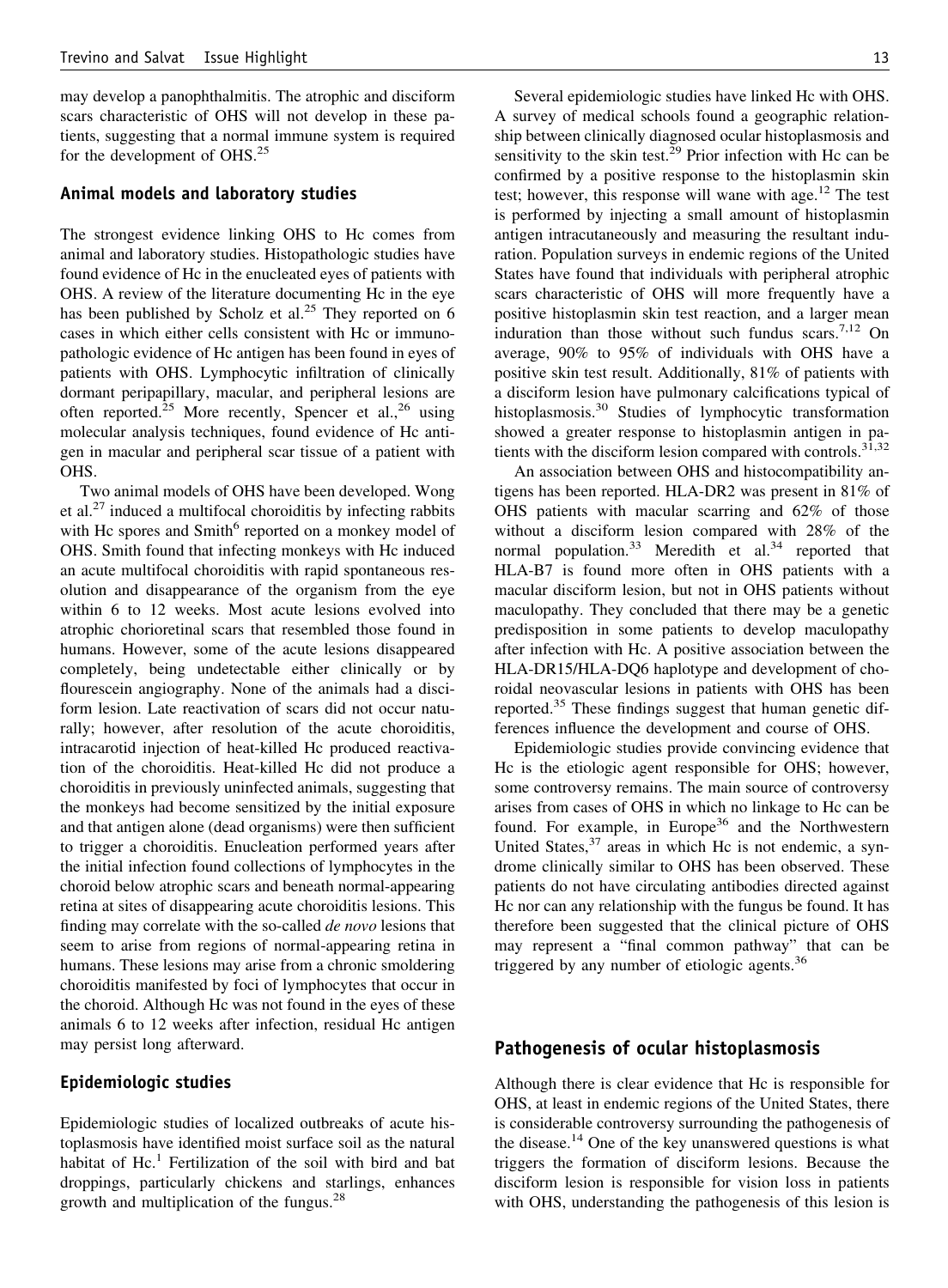key to preventing vision loss. Several theories have been proposed and are summarized below.

## **Reinfection**

The reinfection theory proposes that Hc reinfects the choroid after recovery from the initial infection.<sup>38</sup> The source of subsequent infection could be environmental or from pockets of latent organisms in the choroid or elsewhere in the body. Because active maculopathy does not worsen when treated with corticosteroids and does not improve when treated with antifungal agents, reinfection does not appear to play a primary role in the development of disciform lesions.

## **Altered structure**

The altered structure theory argues that histoplasmosis does not play a direct role in the development of the disciform lesion. Instead, the initial choroiditis sufficiently damages Bruch's membrane so that it is predisposed to vascular decompensation at some later point in time.<sup>2</sup> It is known that there typically is a delay of 10 to 30 years from the time of the onset of OHS to the appearance of a disciform lesion.<sup>12</sup> It is not clear why a delay would occur if a predisposing defect develops at the time of initial exposure. Choroidal neovascularization is known to develop in children and young adults from other causes such as myopia, angoid streaks, optic nerve drusen, toxoplasmosis, and Best disease.<sup>39</sup>

## **Inflammation**

The inflammation theory suggests that a chronic smoldering choroiditis persists at the site of the initial focal choroiditis, gradually destroying the overlying retinal pigment epithelium and Bruch's membrane until choroidal neovascularization occurs.<sup>14</sup> The inflammation may be secondary to longterm persistence of fungal antigen in the choroid.<sup>26</sup> Over time, this may cause the appearance of atrophic scars to change and lesions that were previously undetectable to become clinically apparent. If inflammation plays an important role, one might expect intensive steroid therapy to be effective in treating acute maculopathy. However, most patients with active macular disease do not respond to intensive steroid therapy. It is possible that by the time steroid therapy is instituted (usually after an active disciform lesion has appeared) the disease process has progressed beyond the point at which anti-inflammatory agents can benefit.

Each of the above mechanisms may play a role the pathogenesis of the disciform lesion. Although the initial choroiditis may damage Bruch's membrane, it rarely, if ever, is sufficient to trigger choroidal neovascularization. Then, in genetically susceptible individuals, a chronic lowgrade inflammatory response may further degrade Bruch's membrane, perhaps exacerbated by repeated exposure to Hc

in the environment. Over time, Bruch's membrane may become sufficiently compromised that choroidal neovascularization develops as a nonspecific response.

## **Guidelines for patients at risk**

Because current treatment options do not prevent severe vision loss in many OHS patients, there remains a need for effective preventative measures. Although there is currently no proven effective means of preventing the onset of macular disease in patients with OHS, it is possible to propose measures that may delay its progression.

A public education campaign in endemic regions to inform the general population about the risks posed by histoplasmosis and the measures that can be taken to minimize exposure could favorably impact the infection rate. Educating the public about high-risk behaviors for exposure to histoplasmosis and effective precautions could decrease the infection rate or delay exposure until later in life. Research on a histoplasmosis vaccine is ongoing,<sup>40</sup> and, once available, widespread use of this vaccine in hyperendemic regions should be encouraged.

Eye care clinicians can identify OHS patients who are at risk for vision loss. Those patients with atrophic scars in the perimacular region, especially those near the fovea, should be considered at risk for vision loss. Because atrophic scars may arise *de novo*, it is advisable to periodically monitor all patients with OHS for the development of new perimacular scars.

Patients who are at risk for vision loss need to be made aware of their risk status and given special instructions. All patients who are at risk for choroidal neovascularization should be trained in self-monitoring their vision with an Amsler grid. Beyond that, we propose that these patients be given instructions on how to avoid reinfection with Hc (*see* [Table\)](#page-5-0). We acknowledge that it is not at all clear that reinfection plays any role in disease progression. However, animal studies have shown that re-exposure to Hc antigen can trigger choroiditis.<sup>6</sup> Because reinfection could thereby presumably hasten the progression of the disease in susceptible individuals, it seems prudent to educate patients regarding measures that they can take to minimize exposure to Hc. Although complete avoidance of Hc in hyperendemic regions may be impossible, it is possible to identify and avoid those situations in which exposure to a larger innoculum is more likely to occur.<sup>28</sup>

It has been suggested that chronic systemic fungal infections may predispose or trigger the reactivation of atrophic chorioretinal scars in susceptible patients with  $OHS$ .<sup>11</sup> Aggressive treatment of dermatomycoses, onychomycosis, vaginal candidiasis, and other chronic fungal infections may be of benefit. One rationale for this approach may be that there are antigenic similarities between these fungal species such that inflammation directed against a remote fungal infection could trigger reactivation of ocular lesions.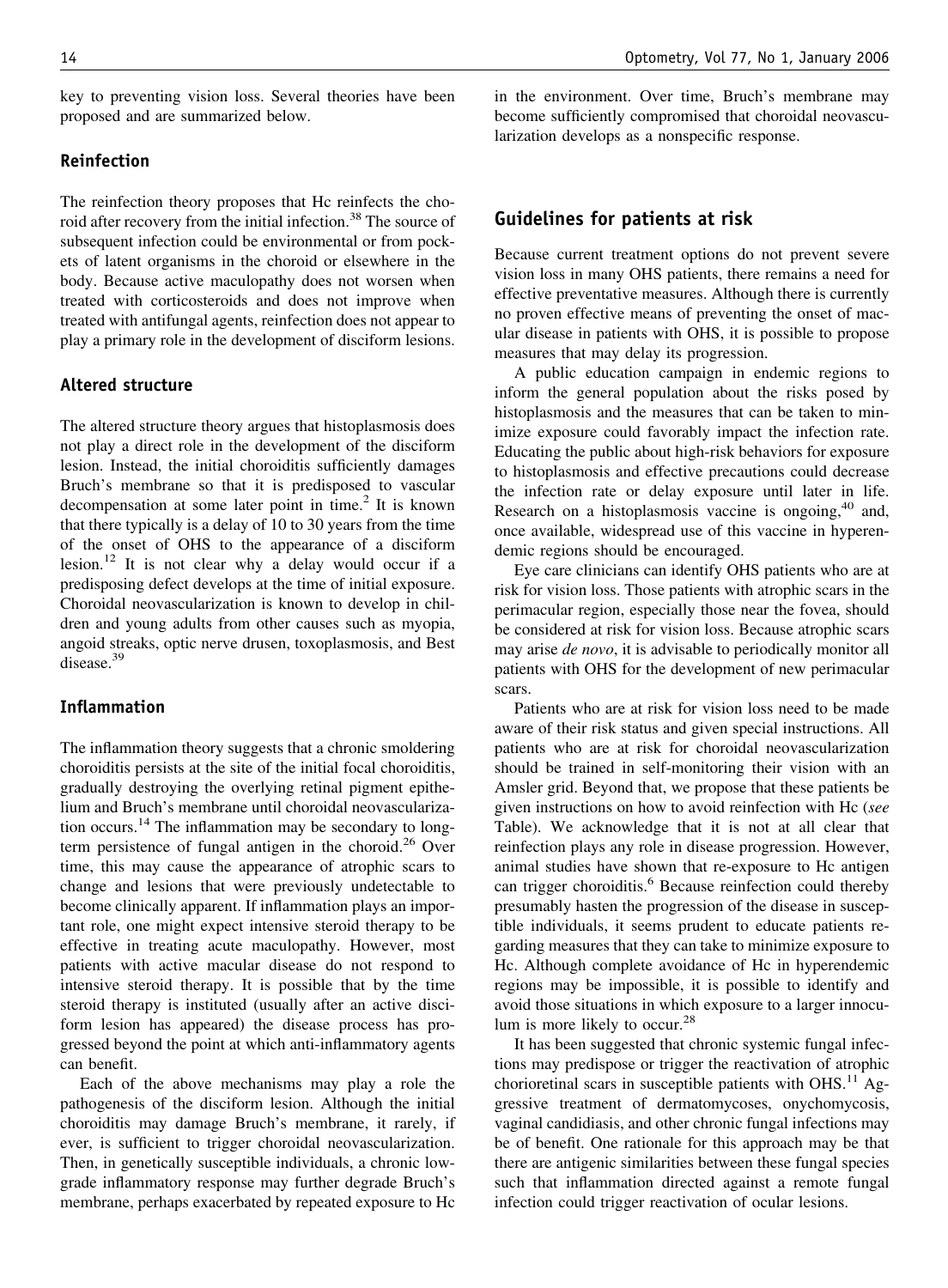<span id="page-5-0"></span>

|                              | Guidelines for patients at risk <sup>6,11,12,23,25-28,39</sup>                                                                                                                                                                                                                                                                                                                                                                                                                                                                    |                                                                                                                                                                                          |
|------------------------------|-----------------------------------------------------------------------------------------------------------------------------------------------------------------------------------------------------------------------------------------------------------------------------------------------------------------------------------------------------------------------------------------------------------------------------------------------------------------------------------------------------------------------------------|------------------------------------------------------------------------------------------------------------------------------------------------------------------------------------------|
| How can I avoid the disease? | Protect yourself from or avoid the following high-risk areas:<br>• Bat caves<br>• Chicken coops<br>• Dead trees<br>• Old buildings<br>• Research laboratories<br>Protect yourself from or avoid the following activities:<br>• Disposing of bird waste<br>• Construction and demolition<br>• Working with poultry<br>• HVAC installation or service                                                                                                                                                                               | • Aviaries<br>• Decayed wood piles<br>• Contaminated chimneys<br>• School yards<br>• Ship hatch covers<br>• Chimney-sweep<br>$\bullet$ Roofer<br>$\bullet$ Farmer<br>$\bullet$ Gardening |
| How do I protect myself?     | • Bridge inspector or painter<br>• Pest control<br>• Building restoration<br>• Spelunking<br><b>Dust control</b><br>• Wetting contaminated material with a water spray<br>• Vacuum cleaning with a high-efficiency filter<br>Personal protective equipment<br>• Use a National Institute of Occupational Safety and Health-approved<br>respirator<br>• Wear disposable protective clothing, shoe coverings, and hoods<br>Be aware of endogenous factors<br>• Seek medical treatment of chronic fungal infections<br>• Avoid LASIK |                                                                                                                                                                                          |

A patient with OHS was reported to have choroidal neovascularization after laser *in situ* keratomileusis (LASIK)[.41](#page-6-0) Others have reported nonfungal choroidal neovascularization after LASIK in age-related macular degeneration and pathologic myopia.<sup>42</sup> It appears, therefore, that this may be a nonspecific reaction to the procedure and not peculiar to OHS. Nonetheless, patients with OHS considering LASIK surgery should be informed that the procedure could trigger choroidal neovascularization.

## **Summary**

The chorioretinal lesions of patients with OHS change over time, and evidence suggests that this is caused by chronic low-grade inflammation. In some patients, this may lead to a breakdown of Bruch's membrane and choroidal neovascularization. Those patients at highest risk for the development of choroidal neovascularization include white men aged 30 to 45 years with perifoveal atrophic scars in one eye and a disciform lesion in the fellow eye and with pulmonary calcifications found on radiographic studies. Elevated levels of circulating fungal antigen may worsen this inflammation and hasten the progression of the disease in genetically susceptible individuals. Therefore, when a patient with OHS presents clinically, especially if the patient is deemed to be at risk for the development of maculopathy, it is prudent to educate the patient about measures that can be taken to minimize exposure to fungal antigen.

# **References**

- 1. Deepe GS. Histoplasma capsulatum. In: Mandell GL, Bennett JE, Dolin R, eds. *Principles and practice of infectious diseases*. 5th ed. Philadelphia: Churchill Livingstone, 2000:2718-32.
- 2. Gass JDM, Wilkinson CP. Follow-up study of presumed ocular histoplasmosis. *Trans Am Acad Ophthalmol Otolaryngol* 1972;76:672- 94.
- 3. Schlaegel TF, Weber JC. Follow-up study of presumed histoplasmic choroiditis. *Am J Ophthalmol* 1971;71:1192-5.
- 4. Fountain JA, Schlaegel TF Jr. Linear streaks of the equator in the presumed ocular histoplasmosis syndrome. *Arch Ophthalmol* 1981;99: 246-8.
- 5. Lewis ML, Newkirk MRV, Gass JDM. Follow-up study of presumed ocular histoplasmosis syndrome. *Ophthalmology* 1980;87:390-9.
- 6. Smith RE. Natural history and reactivation studies of experimental ocular histoplasmosis in a primate model. *Trans Am Ophthalmol Soc* 1982;80:695-757.
- 7. Smith RE, Ganley JP. An epidemiologic study of presumed ocular histoplasmosis. *Trans Am Acad Ophthalmol Otolaryngol* 1971;75:994- 1005.
- 8. Gass JDM, Wilkinson, DP. Follow-up study of presumed ocular histoplasmosis [discussion]. *Trans Am Acad Ophthalmol Otolaryngol* 1972;76:693-4.
- 9. Hawkins BS, Ganley JP. Risk of visual impairment attributable to ocular histoplasmosis. *Arch Ophthalmol* 1994;112:655-66.
- 10. Olk RJ, Burgess DB, McCormick PA. Subfoveal and juxtafoveal subretinal neovacularization in the presumed ocular histoplasmosis syndrome: Visual prognosis. *Ophthalmology* 1984;91:1592-602.
- 11. Callanan D, Fish GE, Anand R. Reactivation of inflammatory lesions in ocular histoplasmosis. *Arch Ophthalmol* 1998;116:470-4.
- 12. Ganley JP, Smith RE, Knox DL, Comstock GW. Presumed ocular histoplasmosis III. Epidemiologic characteristics of people with peripheral atrophic scars. *Arch Ophthalmol* 1973;89:116-9.
- 13. Asbury T. The status of presumed ocular histoplasmosis: including a report of a survey. *Trans Am Ophthalmol Soc* 1966;64:371-400.